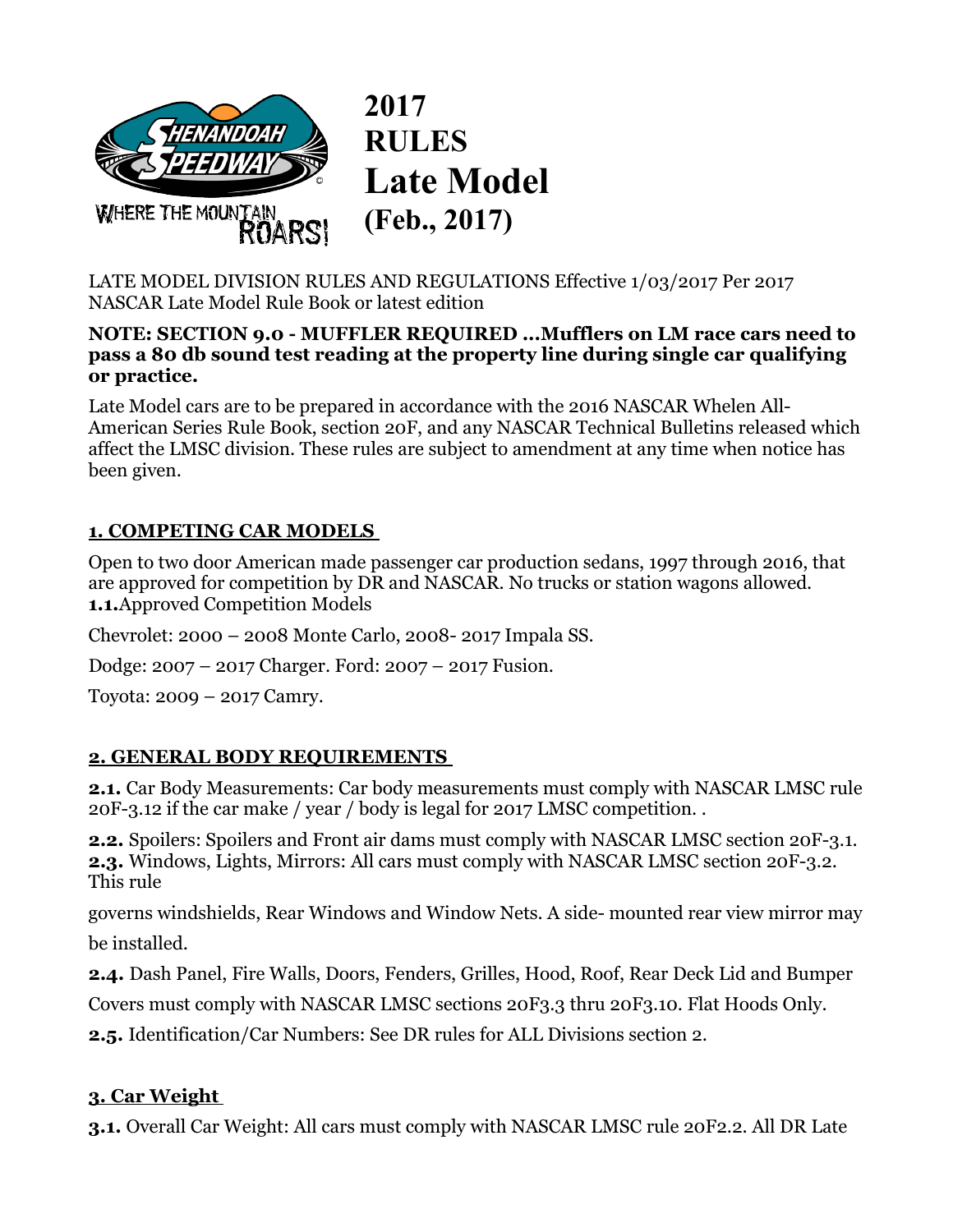Model cars must meet a minimum weight of 3,100 pounds, with a minimum right side weight consistent with requirement of NASCAR LMSC rule 20F-2.2A. All cars coming thru tech must have their fuel cell full up to 1" above the filler neck and be visible.

**3.2.** Added Car Weight: See SS rules for ALL Divisions section 1.1.

**3.3.** Car Weight After Competition: (see 3.1 above). All cars after competition must meet the minimum weights described in NASCAR LMSC rule 20F2.2. Cars will be allowed to add fuel (fuel only)after competition only up to 1 inch above the fuel cell in the filler neck to meet the minimum weight requirement.

**3.4** Minimum car weight requirements may be changed with one-week notice to all competitors.

**3.5** Those cars using Chevrolet Built motors must weigh at least 3100 lbs with 1375 allowed on the right side. Super plates are allowed for Built motors. Spec motor is 3100 pounds with 1400 on right side. Crate Motors must weigh 3050 pounds and 1375 on right said.

**3.6** FORD built motors must weigh 3100 pounds and 1350 right side weight. Crate motor 1400 right side with 650 cfm four barrel carb...all others 500 cfm 2 bbl.

**3.7** DODGE built motors must weigh 3100 pounds with 1420 right side weight.

## **4. GENERAL ENGINE REQUIREMENTS**

**4.1.** The following built engines per NASCAR LMSC rules 20F-5.4 engine displacement is allowed:

**4.2.** Chevrolet – 350 CID small block V8 Ford – 351 CID Windsor small block V8 (Cleveland is not allowed) Ford part  $# M$ -6007- 351S is approved Dodge – 360 CID is approved (355 CID are not permitted) 4.3.Optional Crate Engines per NASCAR LMSC rules 20F-4.1 are allowed: GM 350 CID part

#88958604 (604). Crate Engines GM Circle Track Crate Engine part# 88958604 Fast burn crate engine will use only the Holley 650 Carburetor part #0-80541-1 with NO

spacer. This carburetor must remain factory stock with no modifications. Only changes allowed are the power valve, squirters, screw-in air bleeds, and jets. Recommended that boosters be epoxied to carburetor body, only Holley replacement parts allowed. Engine must remain completely stock except for valve covers and oil pan. See Late Model Stock NASCAR rulebook for oil pan rules. All crate engines must be located with the # 1 spark plug lining up to right side upper ball joint. GM 604 Crate Motors may run any 1.5 or 1.6 aluminum selfaligning rocker arms with 3/8'' stud. A combination of 1.5 and 1.6 rocker arms is approved; however, 1.6 rockers must be on the intake valves with 1.5 rockers on the exhaust valves if mixed rockers are selected.

GM 604 Crate Motors may use aftermarket valve spring retainers, keepers, locators/ spacers, but all parts must be magnetic steel. In the interest of reliability and long-term cost savings the CompCams part number 26975 valve springs will be allowed in GM crate engines for competition. They must remain unmodified and used as supplied by CompCams.

The 26975 spring is a 1.320 O.D. and .920 I.D spring without a damper and will be checked at the installed height of 1.780 and maintain a seat load of 103 pounds. Or the 'Bee-Hive' replacement 26915 with O.D. of 1.055/1.290 and I.D. of .650/.885 spring without damper and will be checked at the installed height of 1.800" and maintain a seat load of 105 pounds. \Crate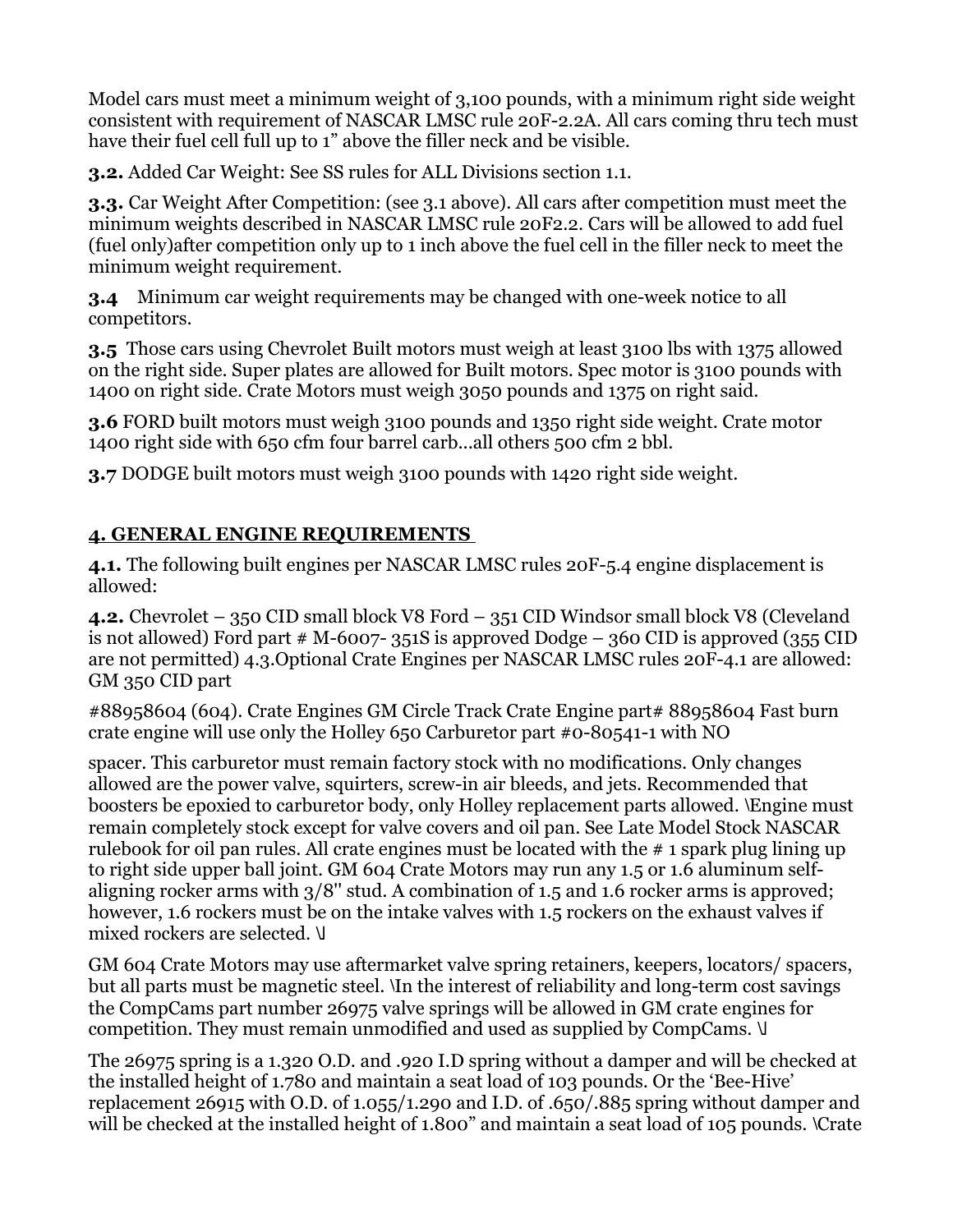motor technical specifications will be based on the GM Performance Parts Circle Track Crate Engine Technical Manual part# 88958668 revised 2012. Any unapproved modification to crate engine could result in confiscation of illegal parts as well as entire engine at the discretion of DR Officials.

Ford 347 CID part #M-6007-D347SR.

**4.4.** Shenandoah Speedway may include as an eligible engine in 2017 "The Spec Motor" with specific conditions. This engine option may be made available after testing and evaluation at DR for 2017 racing.

**4.5.** Any crate engine will be subject to being pulled and dyno-checked at any time at the discretion of track officials. 4.6. Cars running crate engines are permitted to run different manufacturer's engines in different manufacturer's bodies.

**4.7.** Crate engines may run a Mel's distributor or any other distributor meeting NASCAR LMSC Rule 20F-6.1. Rev limiter may be used but is not required.

**4.8.** Engines must remain as they come from the manufacturer (except as noted above). Balancers must be original. Timing covers may not be changed. Everything must be original except as noted. NO EXCEPTIONS.

**4.9.** Paragraphs 5.1, 5.2, 5.3, 6, 7, 8, 9 and 10 apply. 4.10.Carburetor:

All built engines will run a Holley 500 HP two-barrel carburetor, part number 080583-1 (500 cfm). This carburetor may be reworked per NASCAR LMSC Rule 20F-5.10.1 B Crate engine carburetor rules may be modified by DR officials during the racing season.

**4.10.1** No drilling or changing of any diameter of air bleeds, metering plate passages, throttle shafts, etc. 4.10.2 No swapping of metering plates. Boosters must be in stock location.

**4.10.3** Choke butterfly may be removed. When choke linkage is removed, all linkage mounting holes must be filled with epoxy. 4.10.4 All vacuum ports/outlets must be removed and plugged with steel plugs or epoxy. 4.10.5 Jets and power valves may be changed. Power valve must be used. No power valve block-off plugs allowed.

**4.10.6** Carburetor Spacer: Solid aluminum, Manufactured by MOROSO .750 inches thick, with two 1.5 inch diameter holes located in the center that match the carburetor must be installed on all built engines. Spacer must comply with NASCAR LMSC Rule 20F-5.10.2. An "optional" 1" carburetor spacer SS4412-2al Manufactured by HVH, "Super Sucker Carb Spacer is also permitted.

**4.10.7** Any carburetor held for inspection may be impounded for the week and will be returned the following Saturday at the track upon competitor's arrival if Carburetor is found to be legal. If illegal the carburetor will be confiscated and destroyed by track officials. 4.11. Air Cleaner and Air Intake: Air cleaner must be round and may be centered or offset on the carburetor. Paper style filter element only. No devices to control the flow of air within the air cleaner are allowed. Must comply with NASCAR LMSC section 20F-5.12.

## **5. DETAILED ENGINE REQUIREMENTS**

**5.1.**Engine Location: All GM built and crate engines and Ford crate engine must be located so that the center of the forward most spark plug hole on the right

side of the engine block is in line with or no more than one (1) inch forward of the center of the right upper ball joint. Ford built engine must be located so that the front face/edge of the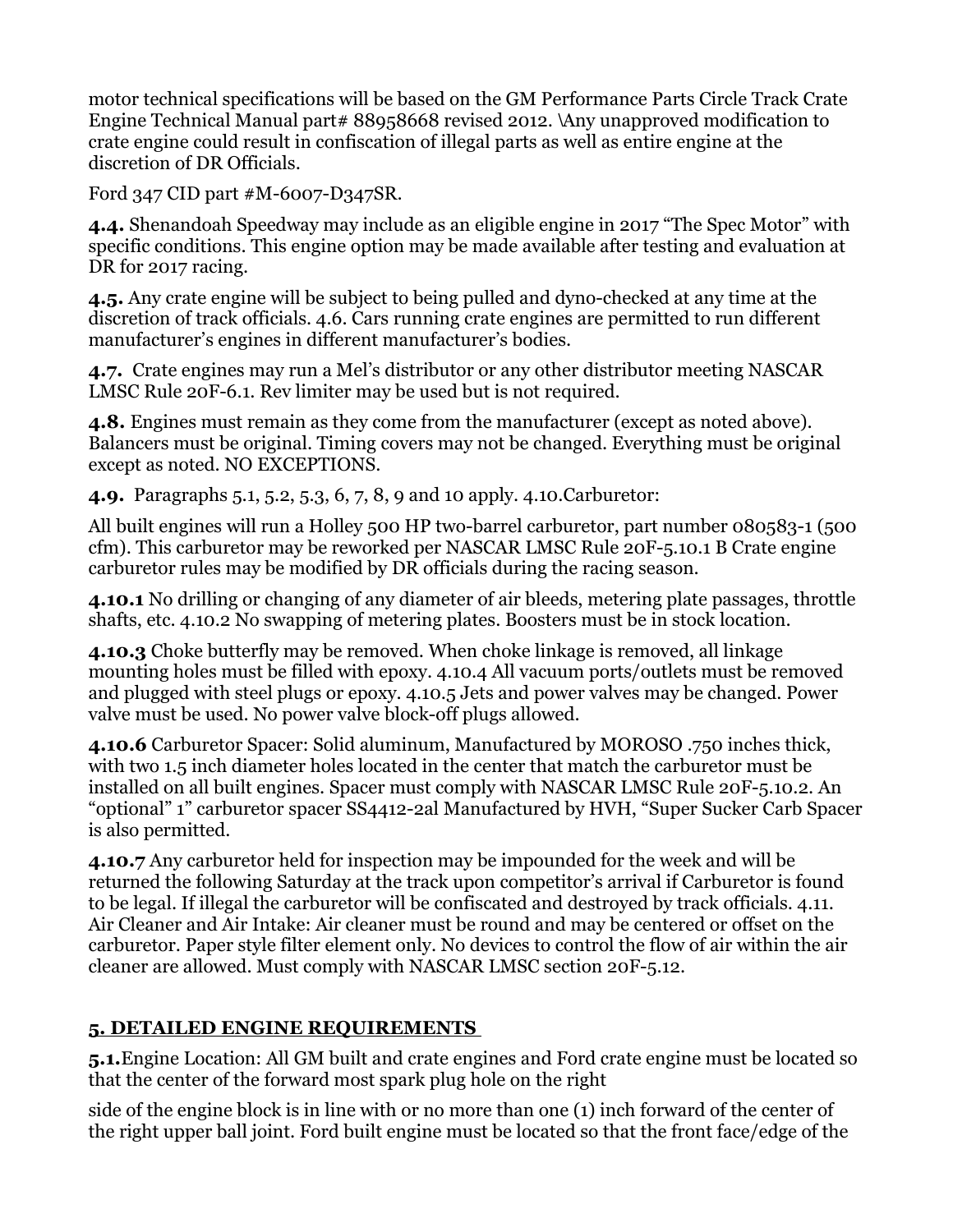right side cylinder head is in line with or no more than one (1)inch forward of the center of the right upper ball joint. Center of crankshaft must be located

on centerline of frame/tread width.

See NASCAR LMSC rule 20F-**5.1. 5.2.** Engine Height: Engine height will be a minimum of twelve (12) inches from

crankshaft center at the front pulley to the ground, measured with driver. See NASCAR LMSC

rule 20F-**5.2. 5.3.** Engine Mounts: Engine mounts must comply with NASCAR LMSC rule 20F-

**5.4.**Engine Displacement: Engine displacement and engine stroke will be stock for the engine being used with a maximum allowable overbore of sixty thousandths (.060) of an inch.

**5.5.**Engine Block: 5.5.1. The engine block must be a stock cast iron block with an OEM part number. No aftermarket, GM Performance, or Ford SVO / SVT racing type blocks allowed. No angle cutting of block deck. No compacted or graphite engine blocks permitted. Deck Height: Minimum piston to deck clearance is zero (0). Piston may not protrude above the block deck. **5.5.2.** Internal engine polishing to the block will not be permitted. 5.5.3. Pistons & Rods: Pistons must be flat top aluminum with two (2) or four (4) valve reliefs permitted. Ring grooves must remain in the stock position. Connecting Rods may be OEM stock rods. No

Lightening or polishing permitted. Stock rod length and journal diameter must be maintained. Piston pin must be in stock location. Must be same weight as stock. 5.5.4. Oil Pan: Oil pan must comply with NASCAR LMSC rules 20F-5.5.4A and 5.5.4B 5.6.1. Cylinder Head: All cylinder heads must comply with NASCAR LMSC Rules 20F-5.6.1, 20F-5.6.2 and 20F-5.6.3.

**5.7.** Crankshaft/Harmonic Balancer: The crankshaft and harmonic balancer must meet requirements of NASCAR LMSC Rule 20F-5.7. 5.8. Camshaft/Lifters/Rocker Arms/Valve Covers: Camshaft, valve lifters, rocker arms and valve covers must comply with NASCAR LMSC Rules 20F-5.8.1, 20F- 5.8.2 and 20F-5.8.3.

**5.9.** Intake Manifold: Intake manifold must be approved by NASCAR and meet the requirements of NASCAR LMSC Rule 20F-5.9. No angle milling of any surface on the manifold is permitted. No porting or polishing is allowed in any manner.

# **6. ENGINE/CAR ELECTRICAL SYSTEMS**

**6.1.** Ignition System: For all engines per NASCAR LMSC rule 6.1: Stock OEM. Point type distributor is permitted; Stock OEM style electronic ignition system is permitted; Performance HEI distributor or Mel's distributor are permitted; Aftermarket electronic ignition systems, MSD or similar, using an external amplifier box, are allowed. Tachometer must be equipped with quick disconnect connector to allow easy removal.

**6.2.** Spark Plugs: Spark Plugs must comply with NASCAR LMSC rule 20F-6.2. 6.3. Alternator: Alternator must comply with NASCAR LMSC rule 20F-6.3.

**6.4.** The self-starter must be in working order and installed in the stock location. Starter must comply with NASCAR LMSC rule 20F-6.4.

**6.5.** The battery must be installed in an enclosed battery box. Battery and Installation must comply with NASCAR LMSC rule 20F-6.5.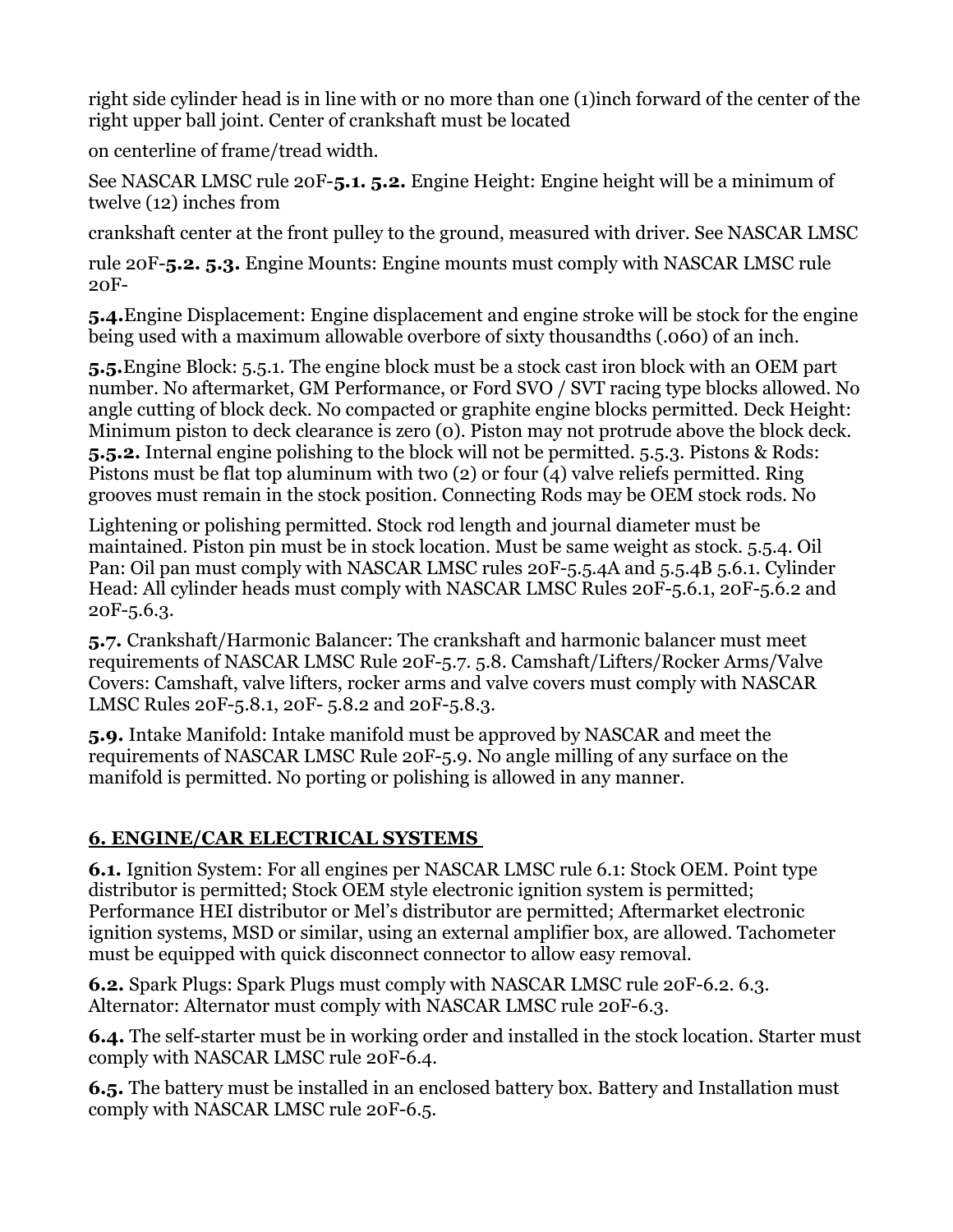**6.6.** Electrical Switches: All electrical switches must comply with NASCAR LMSC rule 20F-6.6 An electrical on/off switch that cuts off all power to the car must be mounted in the center of the dash panel to be reached from both sides of the car and the driver.

**6.7.** Electrical Wiring: All wiring shall be routed in an open manner, visible, and traceable from termination point to termination point. Taping, wrapping or enclosing wires into looms is not permitted. Bundling and securing of wires is allowed using small CLEAR tie wraps only. Termination blocks are recommended for connecting or splicing wires where necessary. Terminal

blocks, if used, must be in the open, visible and easily accessible. Wiring and any accessories must comply with NASCAR LMSC rule 20F-6.7. 6.8.Ignition Amplifier Box: If an external ignition amplifier box is used (MSD or other) the

following rules must be followed at SS.

**6.8.1.** Must use 6 position connector per NASCAR rule 20F-6.1K. This connector is a GM/Packard

weather pack series sealed connector. (MSD p/n 8170). The plastic female housing with male contacts installed must be wired onto the ignition box. The mating connector, male housing with socket contacts must be used on the car wiring harness. The pin out must be as specified below:

Position  $A - Red - +12v$  Ignition Position  $B - Brown$  or Green – Tach

Position C – Black – Negative Coil Position D – Orange – Positive Coil Position E – Green – Negative Distributor Position F – Purple – Positive Distributor

**6.8.2.** The Power and Ground wires per NASCAR rule 20F-6.1K, must use a 2 position GM/ Packard weather pack series sealed connector (MSD  $p/n 8173$ ). The plastic female housing with male contacts installed must be wired onto the ignition box. The mating connector, male housing with socket contacts must be used on the car wiring harness. The pin out must be as specified below: Position  $A - Red - +12v$  Battery

Position B – Black – Ground (Battery Negative)

**6.8.3.** Ignition Amplifier Box must be mounted to the dash in a manner that is easily removable for inspection purposes. All wiring to the amplifier box, ignition coil and distributor shall be exposed and easily traceable. Taping wires together, heat shrink and/or wire looms will not be allowed.

**6.8.4.** In-Car Radio Communications: In-car radio must be analog only and must comply with NASCAR LMSC section 20F-6.8 **6.8.5. Transponders:** For the DRLM division requires a small transponder module, either rechargeable or direct wire, to be mounted to each car. The direct wire transponder has two wires that must be connected to the car's electrical system, one must be connected to +12v and the other to the car chassis. The transponder must be mounted so that there is no obstruction between it and the racetrack. It must be mounted on the right side frame rail, 72" plus or minus 2 inches, from the front edge of the front bumper, measured from the right side of the car. The transponder should be mounted with rivets or threaded fasteners, tie wraps are not acceptable. The transponder should be mounted with the bottom surface slightly higher than the bottom of the frame rail kick out. If the frame touches the track under any circumstances the transponder should be higher in order to reduce the possibility of damage. If you have any questions about mounting a transponder, please contact DR.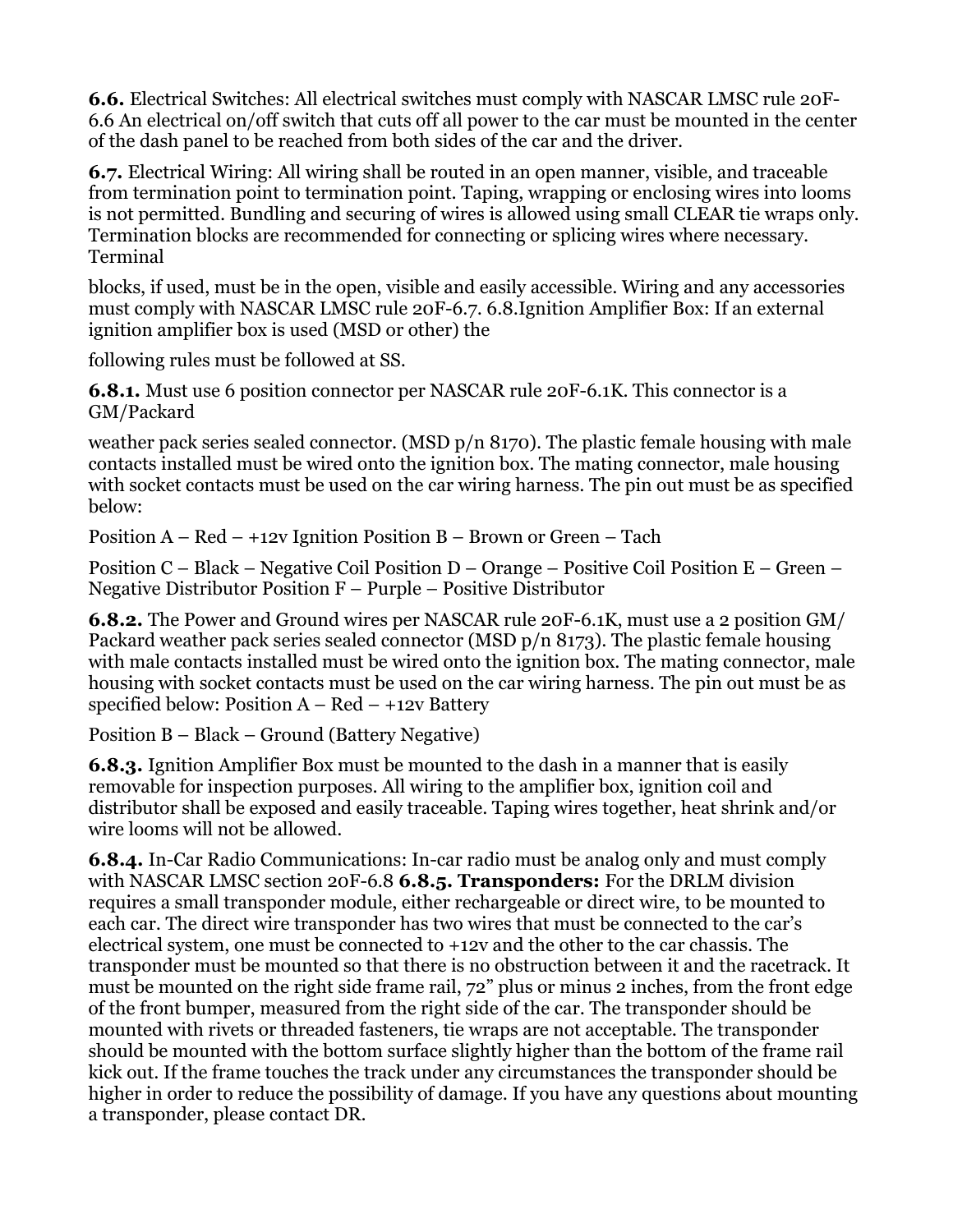## **7. ENGINE COOLING SYSTEM**

Engine Cooling System must comply with NASCAR LMSC section 20F-7. 8.

ENGINE LUBRICATION

Engine Lubrication System must comply with NASCAR LMSC section 20F-8. No Drysump systems

allowed.

# **9. ENGINE EXHAUST SYSTEM**

Engine Exhaust System must comply with NASCAR LMSC section 20F-9 except as amended below: Car exhaust system shall have one muffler installed. Approved mufflers:

Schoenfeld Muffler (part # 14272735-78) Magna Flow Performance (part # 12298) 9.1.If the Magna Flow is used, this muffler will function as a Y-pipe output of each header connected

to the dual muffler inputs, and the single output of the muffler connected to the exhaust tailpipe. The specified muffler must remain stock as from the factory. No modifications will be permitted. The muffler outlet flange may not be covered by the exhaust tailpipe and must be visible for inspection purposes. Modifications to this muffler may result in the loss of all points and/or other penalties as deemed appropriate by track officials.

**9.1.2** If the Schoenfeld Muffler is used, the muffler will be incorporated after the Y-pipe. The specified muffler must remain stock as from the factory. No modifications will be permitted. The muffler outlet flange may not be covered by the exhaust tailpipe and must be visible for inspection purposes. Modifications to this muffler may result in the loss of all points and/or other penalties as deemed appropriate by track officials.

**9.1.3.** All exhaust pipes shall be painted **white** with high temperature paint. 9.1.4. Tailpipe must turn to face the ground if the exhaust exits under the car.

Exhaust may exit through the door above the frame rail flush with the door exterior. 9.1.5. Cars must not exceed a 99-decibel (db) sound level, as measured by track officials. Sound levels may be monitored anytime cars are on track. 9.1.6. Exhaust leaks anywhere in the system as determined by track officials will not be allowed and must be corrected.

# **10. DRIVE TRAIN**

**10.1.** Clutch: Must comply with NASCAR LMSC rule 20F-10.1 except as amended. Carbon fiber clutches are not allowed.

**10.2.** Flywheel: Must comply with NASCAR LMSC rule 20F-10.2.

**10.3.** Bell housing: Must comply with NASCAR LMSC rule 20F-10.3. No lightening holes may be drilled or cut into the bell housing. An inspection port measuring 4 inches wide and 3 inches in a front to rear dimension must be cut in the bottom of the bell housing to facilitate clutch inspection. This opening must be covered with a 1/8 thick steel plate measuring 5 inches by 4 inches.

**10.4.** Transmission: Must comply with NASCAR LMSC rule 20F-10.4 No weight reduction of any type is permitted. Transmissions may be weighed and inspected for lightening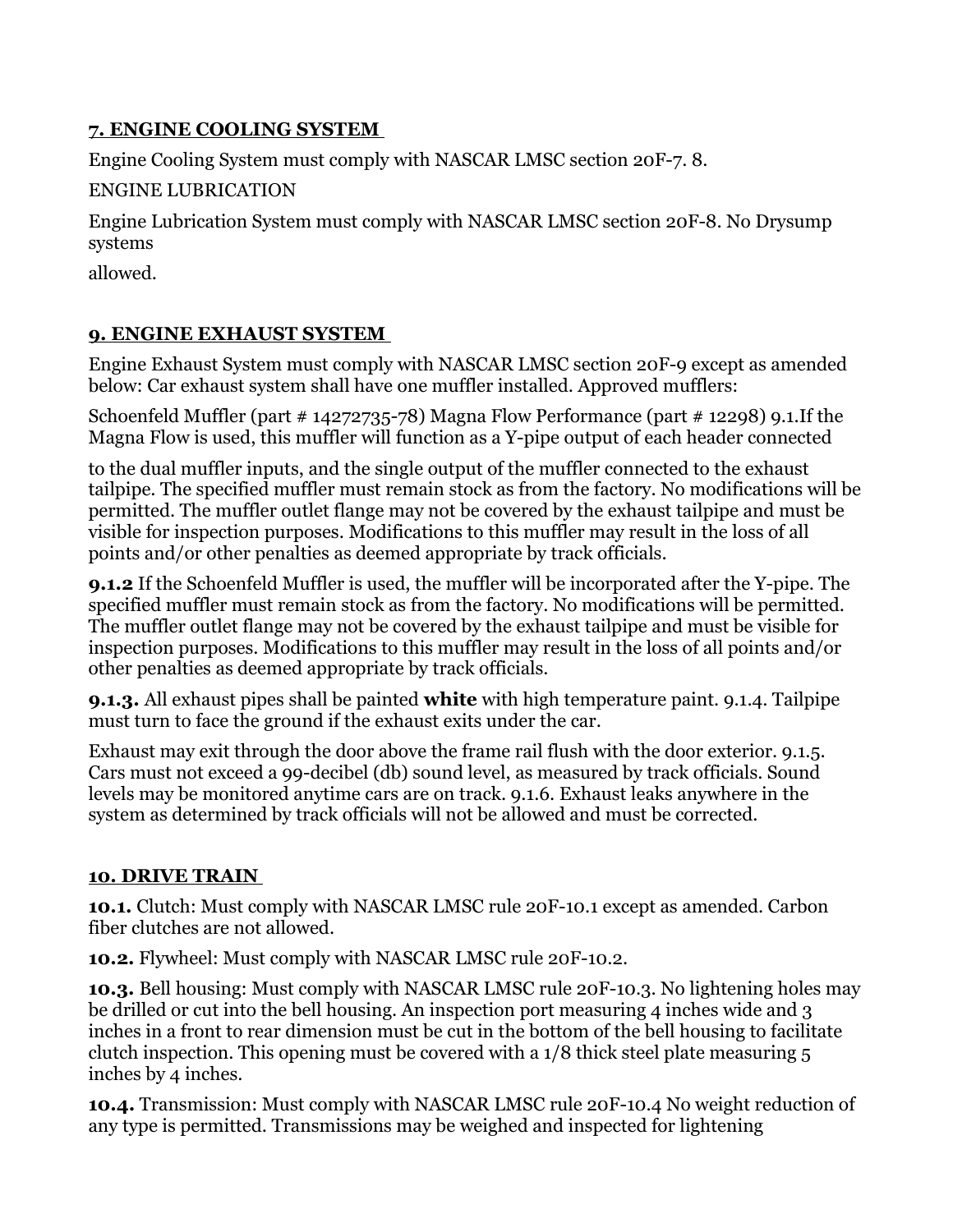periodically. 10.5. Driveshaft: Must comply with NASCAR LMSC rule 20F-10.5.

**10.6.** Rear Axle: Must comply with NASCAR LMSC rule 20F-10.6 except as amended. Nineinch Ford or OEM axle assembly may be used as long as racing axles have been installed. Torque sensitive carriers are NOT allowed. 10.7. Wheels:

**10.7.1.** Wheels must comply with NASCAR LMSC rule 20F-10.7 except as amended. Wheel width will be ten (10) inches as measured between the mounting beads. 10.7.2. Tire bleeder valves are not allowed.

**11. Tires:** The track assigned tire is McCreary Speed/compound #JMRW4. Conditioner or softner may not be used in any manner on tires. Must comply with NASCAR late model stock car section 20-f-10.8. 11.1.1 DRLM teams will be allowed to purchase either two or four new tires based on the season race schedule. On (2 ) two tire nights a maximum of two (2) new tires will be permitted on the car for qualifying/racing. 11.1.2.Teams will select their tires in the tire compound area on race day and have them mounted. Tires will be scanned and numbers recorded by DR officials for identification purposes. Tires used in qualifying and the race MUST have been purchased at DR.

**11.2.1** Teams will be allowed to set air pressures and measure tires in the tire compound area. 11.2.2 Teams will move the tires directly from the tire compound area to an impound area designated for DRLM tires by track officials. Tires should have air pressures set at the level that teams want them to be during impound, before qualifying.

**11.2.3.** Teams will be told by track officials when they may retrieve tires from impound in preparation for qualifying. 11.2.4. Teams must race on the same tires that are used for qualifying.

**11.2.5.** Tires purchased and used for practice may not be used for qualifying/ racing.

**11.2.6.** After the completion of the LM feature race(s), teams will remove two

(2) or more tires that had completed the race from the car and submit them to track officials for impound. The bar code numbers on these tires will be recorded by track officials for identification purposes. These tires will be impounded at the track until the next race. These tires may be used for qualifying and racing at subsequent events. Tires should be clearly marked with the team's car# with tire chalk.

**11.2.7.** Teams must select at least two (2) tires previously used in a race and meeting DR requirements from impound to be used as spares in the event of a flat tire during the race. These tires must be placed in the designated tire area with the new race tires prior to qualifying each race day so that they may be properly

logged and tracked. Any team having an insufficient number of tires meeting DR requirements may select a scuff tire from DR impound with approval from track officials. **11.2.8.** In the event of a rainout, all race tires will be impounded by track officials. 11.2.9. On the first night of competition only, competitors will be allowed to buy

four (4) tires for qualifying and racing for that night. Additionally, DR officials may designate other events during the season for teams to purchase and use 4 new tires, if deemed necessary. In such an instance, teams will be notified at least one week in advance.

**11.2.10.** Any car found with the incorrect tires per DR rules after a race will be immediately penalized and or disqualified.

**12. FRAMES:** Frame must comply with NASCAR LMSC section 20F-11. 13. SUSPENSION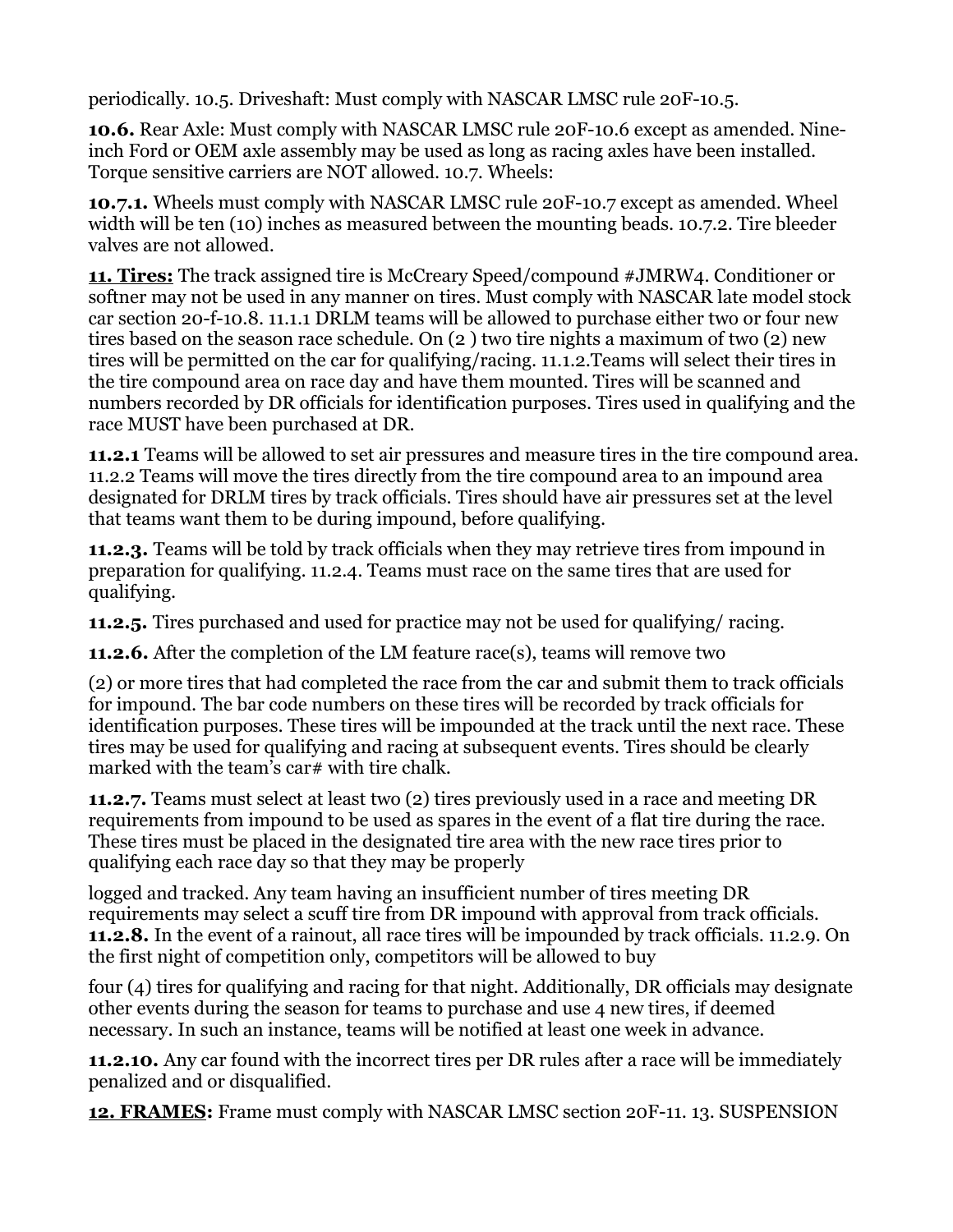Suspension must comply with NASCAR LMSC section 20F-12. This includes: springs, sway bars, trailing arms, A-frames, spindles, wheel bearings, hubs, tread width, wheelbase, body height, ground clearance, car height and adjustment devices. 13.1. All cars must compete with a wheelbase of 105 inches with a tolerance of plus (+) or

minus (-) one half  $(1/2)$  inch.

**13.2.** Whatever bushing material is used in the left side suspension must also be used in the right side suspension. 13.3. Shocks: Shock absorbers must comply with NASCAR LMSC section 20F-

**13.4.** Shock absorbers must be used as supplied by the manufacturer, no modifications or changes to the shock absorber and internal components are permitted.

**13.5.** Tread Width: The tread width must comply with NASCAR LMSC rule 20F-

**13.6.** Wheel spacers, if used, must be magnetic steel and the same thickness used on the right and the left sides. 13.7. Springs: Springs must comply with NASCAR LMSC section 20F-12.1 No coil binding permitted.

### **14. STEERING COMPONENTS**

Steering Components must comply with NASCAR LMSC section 20F-13.

## **15. BRAKES AND BRAKE COOLING**

Brakes and Brake Cooling must comply with NASCAR LMSC section 20F-14.

#### **16. FUEL**

**16.1.** Fuel used in competition must comply with NASCAR LMSC section 20F-15.

**16.2.** Late models must purchase 10 gallons of fuel from Dominion Raceway pumps per event. Proof of purchase is required before racing in the event. 17. FUEL SYSTEM

The Fuel System must comply with NASCAR LMSC rules section 20F-16. This includes: Fuel Cell, Fuel Cell Container, Installation, Fuel Filler, Fuel Cell Vent, Fuel Pump and Fuel Lines and Fuel Fill Containers. 18. PERSONAL SAFETY REQUIREMENTS AND ROLL BARS

See DR Rules for ALL Divisions Section 6, NASCAR LMSC rules section 20F-18. 19.

# **INSPECTIONS, PROTESTS, CLAIMS, CRATE ENGINES AND PENALTIES**

**19.1.** Pre-Race Inspection: Any pre-race inspection failures or non-compliance with these rules may result in entry not being allowed to participate or compete in the event. Additional weight or rear of field starts may be imposed. The penalty for inspection failure will be determined by the race director.

**19.2.** Post Race Inspection: Any post-race inspection failure may result in forfeiture of some or all prize money, contingency money and points earned for that event. Any illegal part found will be surrendered to NASCAR track officials. No equipment or part will be considered approved by reason of having passed through previous inspections. Pre-race inspections of a particular part or rule do not preclude post race inspections. The penalty for inspection failure will be determined by the race director.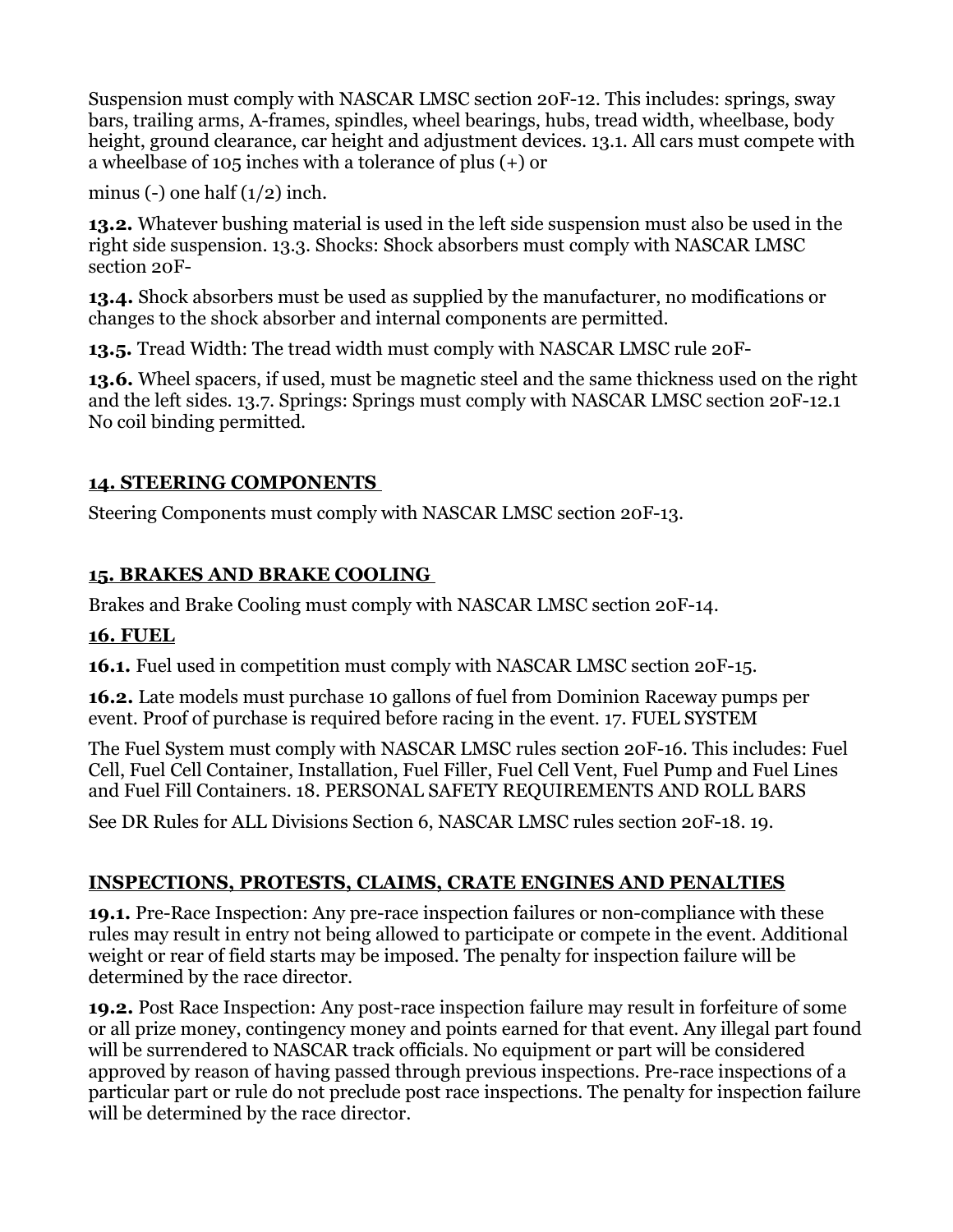**19.3.** Protests: No protests will be accepted after ten (10) minutes past the drop of the checkered flag in the DRLM feature race. Only drivers finishing in the top 5 positions and who are in the top 5 in the division point standings may file a protest. Only drivers finishing in the top 5 positions and who are in the top 5 in the point standings are subject to being protested. Track teardowns and post race inspections will be conducted as normal including the final night of competition. DR will retain fifty (50) percent of all protest money in all cases. The protesting driver/owner will have the same part/parts inspected on their car. The cost to protest, (teardown fee), particular

items is:

Carburetor \$100 Cylinder Heads \$250 Connecting Rods \$500 Crankshaft \$1,000

\*\*\*If the part being protested is found to be legal then the protesting party will lose all of his protest money.. If the part is deemed illegal by DR Track officials then the protesting part will retain 50% of the protest money and the part will be confiscated by DR track officials.

**19.4.** Teardowns: Any driver/owner refusing a request from a NASCAR track official to teardown for post-race inspection or protest for any reason will be placed on a one (1) race suspension. The driver will also be held responsible for the refusal to teardown. The driver will lose all points earned for the current event, points money for this event and race purse for this event. Refusal to teardown a second time will result in the loss of all points accrued during the season, all points

money for the season and race purse money for this event as well as suspension for the remainder of the current season. DR track officials reserve the right to teardown at any time. **19.5.** Crate Engine Inspections and Penalties

**19.5.1.** The primary means of technical inspection for crate engines will be a test on a trackdesignated dynamometer with the resulting data for peak horsepower, rpm and power curve evaluated against Original Equipment Manufacturer (OEM) specifications and dynamometer data.

Any significant difference will be deemed a failure of the inspected engine to meet technical requirements and specifications..

**19.5.2.** If a dyno-checked engine meets OEM specifications and track data, the engine will be considered legal and the cost of the technical inspection will be paid by the track. If the

engine fails to meet OEM specifications and track data, in the opinion of track technical officials, it will be considered illegal and the driver/car owner will be responsible for the cost of the technical inspection. Further, the failed crate engine will not be permitted to race again until it has been corrected and successfully re-certified on the track-designated dynamometer at the drivers/owners expense.

**19.5.3.** Re-certification of crate engines that have been found to vary from the speedway standard will be performed at a date and time to be determined by track officials.

**19.5.4.** Crate engine disqualifications, suspensions, point penalties and fines will be addressed by track officials and determined on an individual basis. 19.5.5. There will be no claim or claim/exchange on crate engines by competitors.

**19.6.** Carburetor Inspections and Penalties.

**19.6.1.** If a carburetor does not pass technical inspection after the race, the racer will be disqualified for that night and forfeit all points and prize money. The carburetor will be